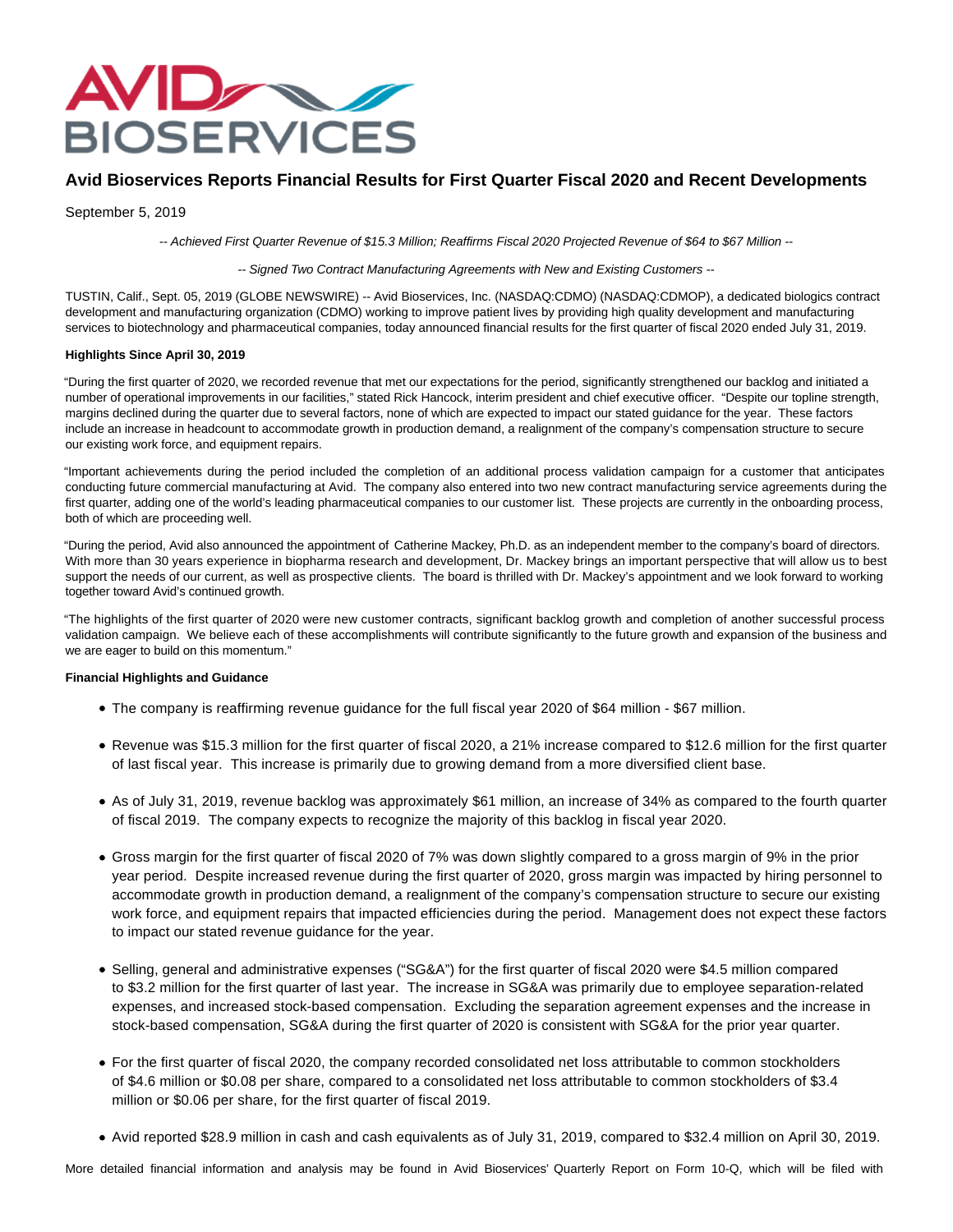### **Recent Corporate Developments**

- Signed two new contract manufacturing service agreements to support the development of novel drug candidates. The agreements include the addition of one of the world's leading pharmaceutical companies to Avid's growing list of customers, as well as the expansion of the relationship with one of the company's existing biotechnology customers.
- Completed the first process validation campaign of fiscal 2020. Completion of a process validation campaign is a critical step in the regulatory product approval process, and is likely to result in future commercial production at Avid.
- Appointed Catherine Mackey, Ph.D. as an independent member to the company's board of directors. Dr. Mackey is an experienced leader, director and advisor with more than 30 years of R&D and operations experience in the pharmaceutical, biotechnology and agricultural industries, including over a decade in key leadership roles at Pfizer Inc.

#### **Conference Call**

Avid will host a conference call and webcast this afternoon, September 5, 2019, at 4:30 PM EDT (1:30 PM PDT).

To listen to the conference call, please dial (877) 312-5443 or (253) 237-1126 and request the Avid Bioservices conference call. To listen to the live webcast, or access the archived webcast, please visit[: http://ir.avidbio.com/events.cfm.](https://www.globenewswire.com/Tracker?data=mNLUreVuGmwcMtUPRsSfVsN00tiqJyQYfcHiEFkaS75E15jDRNH731_rHd8zFSTaK6zZp2U5VBhuQ4PDhunJH-RfRQu-zmreBHobngJZdvJkJTP1b3HKaCMzncRNRvJYQIWIoV3m68YdBMulwrO0iirqwlf-wWNc20-UN2FEQCpTvMOBkn3tnJrnvcjUzIA9siDZDQpxCjKjHYgw95W4UWFc9fJHfxpOcBbRZ3P0X4wLc1zlCQdiA_FNvh9Pn-3xOQrjdq7YFNzXcPM0PMPkfZzGlMvBjiKWSsYWvhiotMBt4jThXeGYDk_OAK7iyHCD)

#### **About Avid Bioservices, Inc.**

Avid Bioservices is a dedicated contract development and manufacturing organization (CDMO) focused on development and CGMP manufacturing of biopharmaceutical products derived from mammalian cell culture. The company provides a comprehensive range of process development, high quality CGMP clinical and commercial manufacturing services for the biotechnology and biopharmaceutical industries. With 25 years of experience producing monoclonal antibodies and recombinant proteins in batch, fed-batch and perfusion modes, Avid's services include CGMP clinical and commercial product manufacturing, purification, bulk packaging, stability testing and regulatory strategy, submission and support. The company also provides a variety of process development activities, including cell line development and optimization, cell culture and feed optimization, analytical methods development and product characterization[. www.avidbio.com](https://www.globenewswire.com/Tracker?data=7DOBj1v6YFUuNhPs0HTt-cXdOMF7pYsDWX9j9zimrjXpCUPyRqQTpMxbpLrVDErMwHajoAFZMcV6-6jGKtEmEZ0_ii2u4iJNJhhUUU76Edkxcl460aLYFZp5vE6i5uNYzDHHICvdXGE-DzEunuOn9OgS9Iuch78R4DSWL87TSOQie2sHxXVGjL_hTEy_IxFfUDDDKy9VYJqGGYrHrU0Iw4Sn8nlwWLDqO5Xr_Wu_Vck=)

#### **Forward-Looking Statements**

Statements in this press release, which are not purely historical, including statements regarding Avid Bioservices' intentions, hopes, beliefs, expectations, representations, projections, plans or predictions of the future, are forward-looking statements within the meaning of the Private Securities Litigation Reform Act of 1995. The forward-looking statements involve risks and uncertainties including, but not limited to, the risk the company may not achieve positive cash flow or EBITDA, the risk the company may experience delays in engaging new clients, the risk that the company may not be successful in executing client projects, the risk that clients for whom the company has completed process validation campaigns may not receive regulatory approval to market their products, the risk that the company may experience technical difficulties in completing client projects which could delay delivery of products to customers, revenue recognition and receipt of payment or the loss of the customer, the risk that one or more existing customers terminates its contract prior to completion or reduces or delays its demand for development or manufacturing services, and the risk that the company may need to use the majority of its cash to fund operations, thereby delaying the in-process upgrades to its process development capabilities and contemplated expansion plans. Our business could be affected by a number of other factors, including the risk factors listed from time to time in our reports filed with the Securities and Exchange Commission including, but not limited to, our annual report on Form 10-K for the fiscal year ended April 30, 2019, as well as any updates to these risk factors filed from time to time in our other filings with the Securities and Exchange Commission. We caution investors not to place undue reliance on the forward-looking statements contained in this press release, and we disclaim any obligation, and do not undertake, to update or revise any forward-looking statements in this press release except as may be required by law.

## **AVID BIOSERVICES, INC. CONDENSED CONSOLIDATED STATEMENTS OF OPERATIONS AND COMPREHENSIVE LOSS (UNAUDITED)** (IN THOUSANDS, EXCEPT PER SHARE INFORMATION)

|          | <b>Three Months Ended</b><br><b>July 31,</b> |    |        |
|----------|----------------------------------------------|----|--------|
|          | 2019                                         |    | 2018   |
| Revenues | \$<br>15,254                                 | \$ | 12,589 |
|          | 14,168                                       |    | 11,397 |
|          | 1,086                                        |    | 1,192  |

Operating expenses: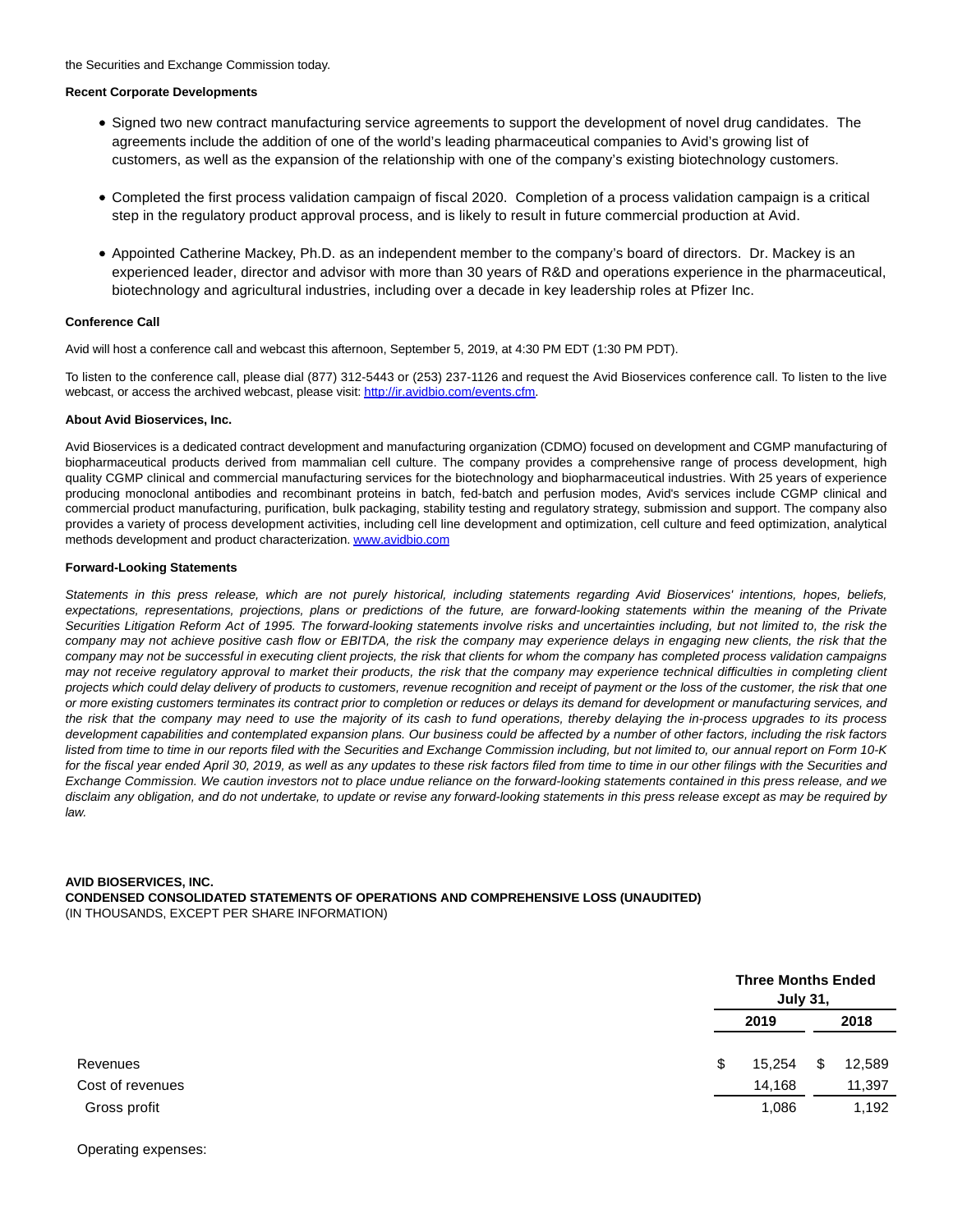| Selling, general and administrative                                             | 4,459          |    | 3,215    |
|---------------------------------------------------------------------------------|----------------|----|----------|
| Operating loss                                                                  | (3,373)        |    | (2,023)  |
| Interest and other income, net                                                  | 209            |    | 62       |
| Net loss                                                                        | (3, 164)       | S  | (1, 961) |
|                                                                                 |                |    |          |
| Comprehensive loss                                                              | \$<br>(3, 164) | S  | (1,961)  |
|                                                                                 |                |    |          |
| Series E preferred stock accumulated dividends                                  | (1, 442)       |    | (1, 442) |
| Net loss attributable to common stockholders                                    | (4,606)        | \$ | (3, 403) |
|                                                                                 |                |    |          |
| Basic and diluted net loss per common share attributable to common stockholders | \$<br>(0.08)   | \$ | (0.06)   |
|                                                                                 |                |    |          |
| Weighted average basic and diluted shares outstanding                           | 56,167         |    | 55,770   |
|                                                                                 |                |    |          |

**AVID BIOSERVICES, INC.**

# **CONDENSED CONSOLIDATED BALANCE SHEETS**

(IN THOUSANDS, EXCEPT PAR VALUE)

|                                                   | <b>July 31,</b><br>2019 |     | April 30,<br>2019 |  |
|---------------------------------------------------|-------------------------|-----|-------------------|--|
| <b>ASSETS</b>                                     | (unaudited)             |     |                   |  |
| Current assets:                                   |                         |     |                   |  |
| Cash and cash equivalents                         | \$<br>28,944            |     | \$<br>32,351      |  |
| Accounts receivable                               | 8,223                   |     | 7,374             |  |
| Contract assets                                   | 5,589                   |     | 4,327             |  |
| Inventory                                         | 8,031                   |     | 6,557             |  |
| Prepaid expenses and other current assets         |                         | 777 | 709               |  |
| Total current assets                              | 51,564                  |     | 51,318            |  |
| Property and equipment, net                       | 26,453                  |     | 25,625            |  |
| Operating lease right-of-use assets               | 22,601                  |     |                   |  |
| Restricted cash                                   | 1,150                   |     | 1,150             |  |
| Other assets                                      |                         | 302 | 302               |  |
| <b>Total assets</b>                               | 102,070<br>\$           |     | 78,395<br>\$      |  |
| <b>LIABILITIES AND STOCKHOLDERS' EQUITY</b>       |                         |     |                   |  |
| <b>Current liabilities:</b>                       |                         |     |                   |  |
| Accounts payable                                  | \$<br>5,458             |     | \$<br>4,352       |  |
| Accrued payroll and related costs                 | 3,230                   |     | 3,540             |  |
| <b>Contract liabilities</b>                       | 18,104                  |     | 14,651            |  |
| Operating lease liabilities                       | 1,382                   |     |                   |  |
| Other current liabilities                         |                         | 761 | 619               |  |
| <b>Total current liabilities</b>                  | 28,935                  |     | 23,162            |  |
| Operating lease liabilities, less current portion | 23,451                  |     |                   |  |
| Deferred rent, less current portion               |                         |     | 2,072             |  |
| Other long-term liabilities                       |                         |     | 93                |  |

Commitments and contingencies

Stockholders' equity: